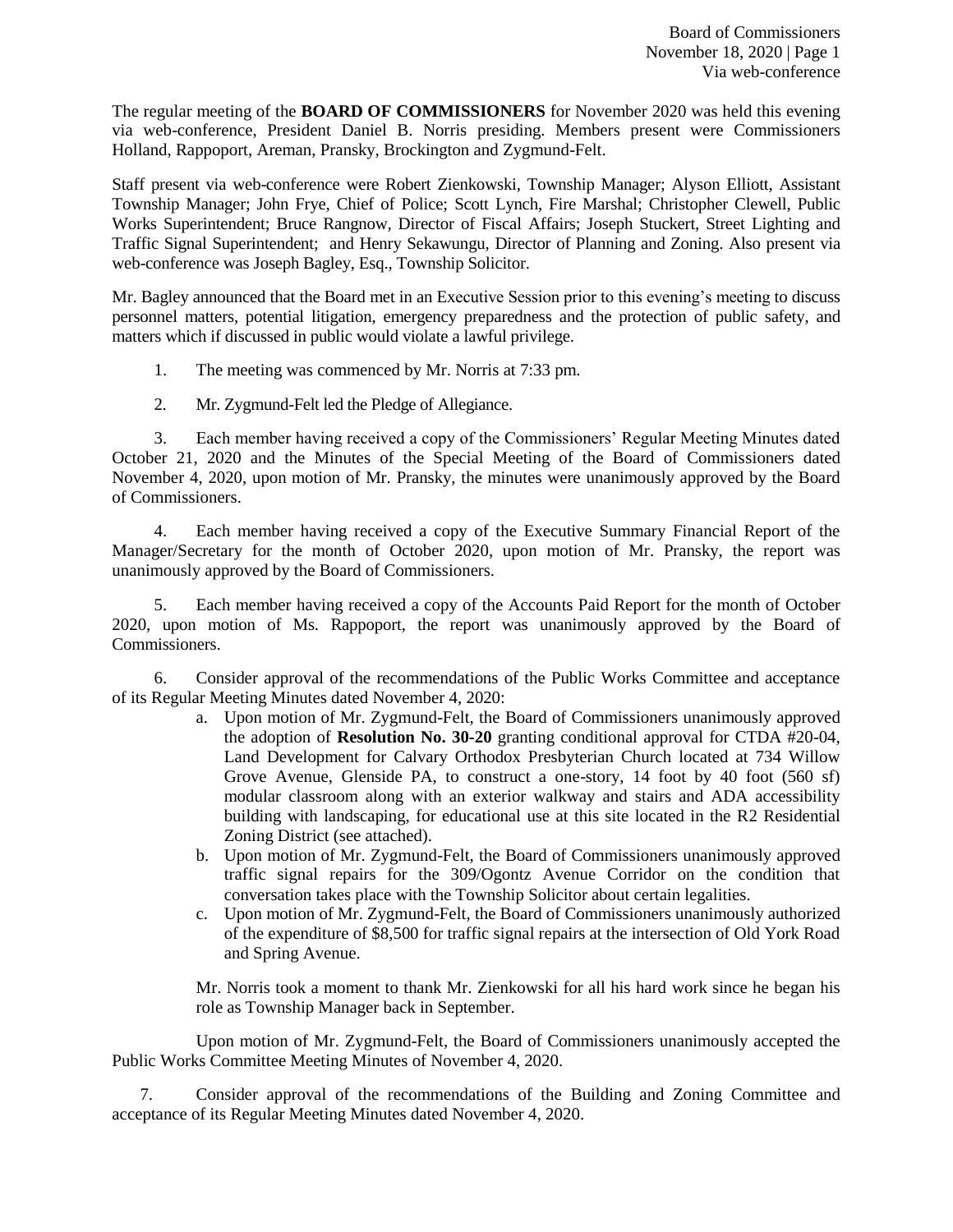Mr. Areman mentioned that under New Business, there were actually two votes that evening, one was a unanimous vote to table the discussion on authorizing a Cooperation Agreement among Salus University, Cheltenham Township and the Redevelopment Authority of Montgomery County and the approval of a Certificate of Applicable Elected Representative to approve of Salus University undertaking a tax-exempt private activity bond to finance a project in Cheltenham Township. The second vote, which was a 5-2 vote, authorized the advertisement of a public hearing required by the Tax Equity and Fiscal Responsibility Act of 1982 (TEFRA) at the November 18, 2020 Board of Commissioners meeting, after public notice, regarding Salus University's \$15,000,000 tax-exempt private activity bond. Mr. Areman asked that these changes be made to the November 4, 2020 Building and Zoning Minutes.

Upon motion of Mr. Pransky, the Board of Commissioners unanimously accepted the Building and Zoning Regular Meeting Minutes of November 4, 2020, *contingent upon making the requested changes by Mr. Areman under New Business.*

8. Consider approval of the recommendations of the Public Safety Committee and acceptance of its Regular Meeting Minutes dated November 10, 2020.

- a. Upon motion of Mr. Brockington, the Board of Commissioners unanimously approved **Ordinance No. 2412-20** amending Chapter 285, Vehicles and Traffic, Section 285-43, Street and Parking Regulations, of the Cheltenham Township Code to amend traffic regulations to add Handicapped Parking in front of 1828 Chelsea Road (Ayes: Norris, Brockington, Holland, Rappoport, Areman, Pransky, Zygmund-Felt) (see attached).
- b. Upon motion of Mr. Brockington, the Board of Commissioners unanimously approved authorizing the advertisement of the Board of Commissioners' intention to consider the adoption of an Ordinance amending Chapter 285, Vehicles and Traffic, Section 285-43, Street and Parking Regulations, of the Cheltenham Township Code to amend traffic regulations to add Handicapped Parking in front of 473 Valley Road at its regularlyscheduled meeting on December 16, 2020.
- c. Upon motion of Mr. Brockington, the Board of Commissioners unanimously approved the Cheltenham Township Police Department's Body-Worn Camera Policy, as amended (see attached).

Mr. Brockington asked about the status of the body-worn cameras. Chief Frye stated that he reached out to the vendor, but has not received a response back yet and he hopes to have the cameras by the end of the year. Mr. Norris thanked the Chief and his Department for all their hard work over the last few months.

d. Upon motion of Mr. Brockington, the Board of Commissioners unanimously approved the purchase of a new Fire Marshal vehicle in an amount not to exceed \$52,370.41. Mr. Pransky asked if the Township considered purchasing an electric vehicle (EV) instead. Ms. Elliott said the Environmental Advisory Council met with a consultant who advises organizes about converting fleets to EVs. The consultant said there instances where it does not make sense to purchase an EV and the Fire Marshal vehicle is one where it does not make sense.

Upon motion of Mr. Brockington, the Board of Commissioners unanimously accepted the Public Safety Regular Meeting Minutes dated November 10, 2020.

9. Consider approval of the recommendations of the Public Affairs Committee and acceptance of its Regular Meeting Minutes dated November 10, 2020.

> a. Upon motion of Ms. Rappoport, the Board of Commissioners unanimously approved **Resolution No. 31-20** granting conditional approval for CTDA #20-01, to demolish the existing Dunkin' Donuts store in Cheltenham Plaza to rebuild it on a smaller foot print along with two new commercial structures for a total of 10,370 sq. ft. at 8200 Ogontz Avenue, Wyncote in the C2 Commercial Zoning District (see attached).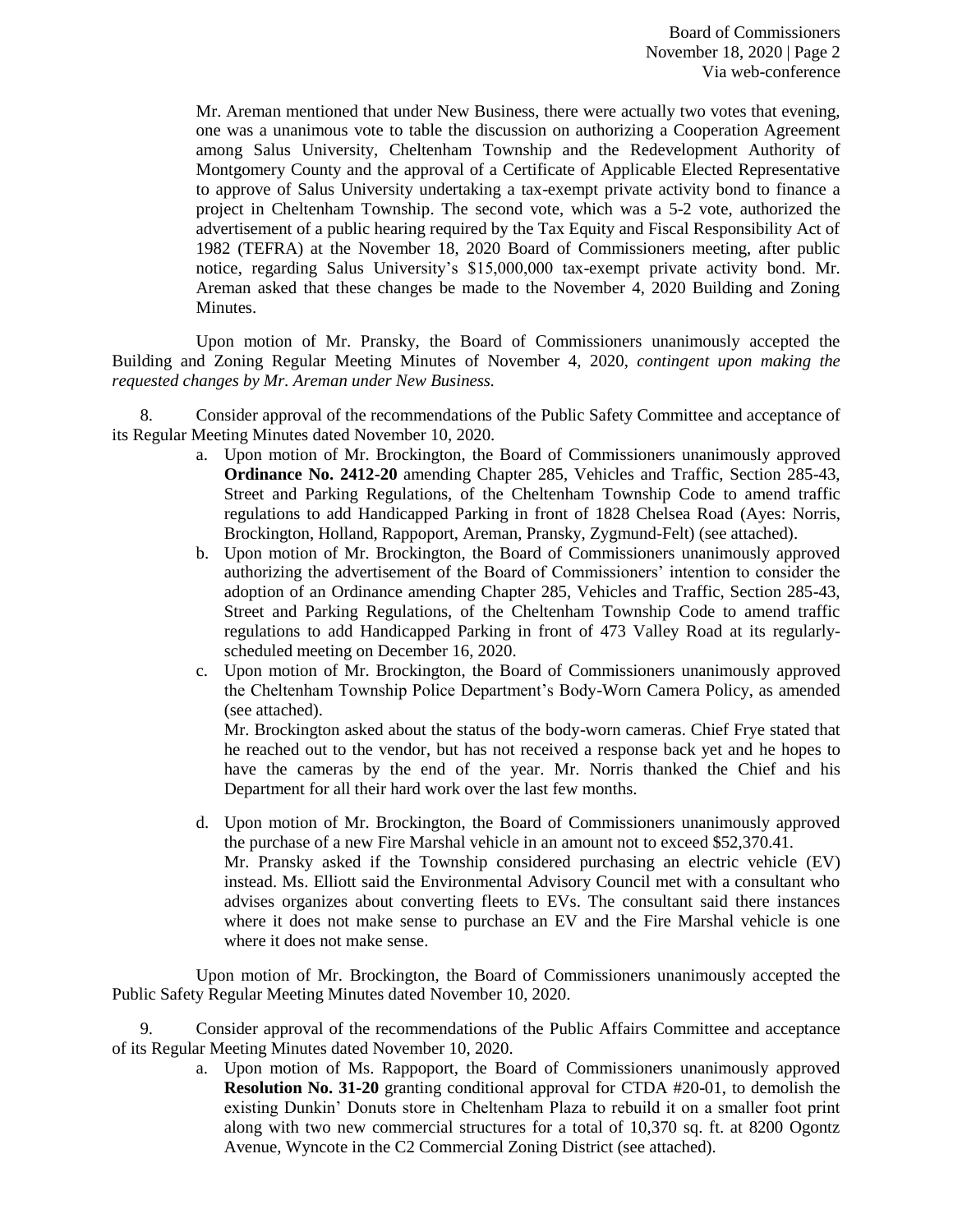Board of Commissioners November 18, 2020 | Page 3 Via web-conference

b. Mr. Areman mentioned that under item two, letter e, it should say Human Relations, not Human Resources. Ms. Elliott said that change was made and corrected on the Township website.

#### Public Comment

*Theresa Camerota, 1112 Church Road, Wyncote, PA,* commented on the demolition and rebuild of the Dunkin Donuts and whether a building will be located in the corner of the lot. She also commented that the Welcome to Cheltenham sign looked very nice. Mr. Sekawungu said there will not be any buildings going in the corner and that the developer agreed to put a welcome sign and landscaping in the corner when the billboard was relocated.

Upon motion of Ms. Rappoport, the Board of Commissioners unanimously accepted the Public Affairs Committee Regular Meeting Minutes of November 10, 2020.

10. Consider approval of the recommendations of the Finance Committee and acceptance of its Regular Meeting Minutes dated November 10, 2020.

- a. Upon motion of Mr. Holland, the Board of Commissioners unanimously approved the adoption of the Preliminary 2021 Operating and Capital Budgets and authorized advertisement of a Public Hearing at the Board of Commissioners' regularly-scheduled meeting on December 16, 2020, to hear Public Comment prior to considering adoption of the 2021 Operating and Capital Budgets.
- b. Upon motion of Mr. Holland, the Board of Commissioners unanimously approved the authorization to advertise the Board of Commissioners intention to consider the adoption of an Ordinance to increase the Township's share of the Earned Income Tax to 0.5% at its regularly-scheduled meeting on December 16, 2020.

Mr. Holland mentioned that this item has been discussed in great detail at multiple meetings.

Mr. Zygmund-Felt asked that the language "share of the Earned Income Tax to 0.5%" be amended to say "share of the Earned Income Tax by 0.5%".

c. Upon motion of Mr. Holland, the Board of Commissioners unanimously approved moving forward with repairs to the ambulance in an amount not to exceed \$13,000, provided all considerations for reducing the cost of the repairs are made.

Mr. Zienkowski noted that the total cost for repairs will be \$12,991.10, which is in line with the not to exceed of \$13,000.

Upon motion of Mr. Holland, the Board of Commissioners unanimously accepted the Finance Committee Regular Meeting Minutes of November 10, 2020.

11. Consider approval of the recommendations of the Pension Board and acceptance of its Regular Meeting Minutes dated November 6, 2020.

Upon motion of Mr. Norris, the Board of Commissioners unanimously accepted the Pension Board Regular Meeting Minutes of November 6, 2020.

- 12. Old Business:
	- a. Upon motion of Mr. Norris, the Board of Commissioners with a 6-0 vote approved the authorization to advertise the Board of Commissioners intention to consider an Ordinance amending Chapter 270: Taxation, Article VI: Property Tax Abatements, of the Cheltenham Township Code of Ordinances to expand the number of properties that qualify for Property Tax Abatements through the addition of Commercial Districts, extend the abatement period from five years to 10 years, add definitions for clarification,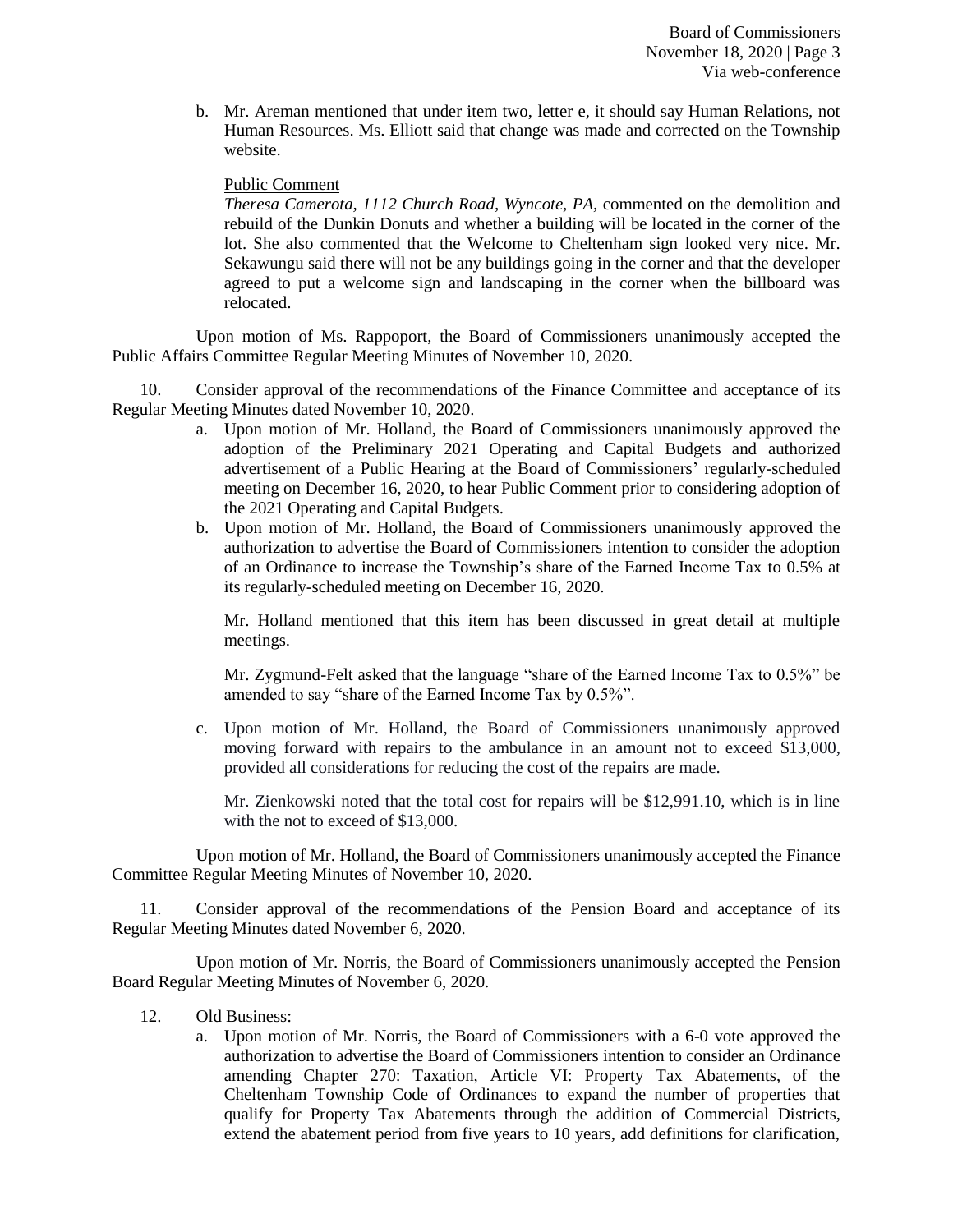and add exclusions/revocations and disqualifying events, as amended (Ayes: Norris, Brockington, Holland, Areman, Pransky, Zygmund-Felt; Nays: Rappoport)

Mr. Pransky said that the LERTA is to help businesses grow or establish themselves in the Township. This is available in other municipalities, such as Jenkintown, who used it as an opportunity to build up their area around the Fairway.

Mr. Zygmund-Felt commented that there was discussion with the Township's Economic Development Council (EDTF) on the coordination of Commercial District Liaisons who would help promote and support businesses in the different business areas in the Township.

Mr. Norris commented that the vote tonight does not put this into place, it just starts the process of implementing it, as this would still need to be approved by the School District and County.

Mr. Areman commented that above attracting new businesses, the current businesses that are already here can utilize this to continue to grow.

Ms. Rappoport commented that she does not disagree with all of the advantages and supports business incentives, but believes the Ordinance misses some valuable opportunities to incentivize certain benefits to the Township over others.

#### Public Comment

*Robert Hyslop, 211 Harrison Avenue, Glenside, PA,* noted that the Ordinance was attached to the agenda twice and wanted clarification that both attachments were the same. Mr. Areman confirmed that it was the same attachment. He also mentioned that the attached maps had multiple colors, but did not see a legend that explained the difference of the colors. Ms. Elliott said the colors are just delineating the different commercial districts. Lastly Mr. Hyslop asked staff to note items that are changed on an agenda after it has been made public. Mr. Zienkowski said staff will do that in the future and noted that the change made to this agenda was the attachment of the body-worn camera policy.

#### 13. New Business:

a. Upon motion of Mr. Norris, the Board of Commissioners with a 6-0-1 vote approved to retain the services of Lewis Environmental to clean the soot from the boiler room at the Glenside Library in the amount of \$2,450 (Ayes: Norris, Brockington, Holland, Areman, Pransky, Zygmund-Felt; Abstained: Rappoport).

Ms. Rappoport expressed some concerns about the services of Lewis Environmental. Mr. Clewell said he has worked with this company many times in the past and has not had any issues with them. Mr. Clewell also stated that there are not too many companies in the area that perform this type of work. Mr. Zienkowski explained that there are a multitude of issues with this boiler and the removal of soot is just one of the many problems that needs to be addressed. The proposal is just to clean the boiler room. Ms. Rappoport asked staff to take another look at the provisions, as they are very prohibitive, and to place a not-to-exceed price on the project. She also asked staff to make sure the company will properly remove and dispose of the soot and the Township is not responsible for that.

b. Mr. Zienkowski provided a brief update on COVID-19. At this time, staff is working remotely until after Thanksgiving. He noted that a few of the staff in the Administration Building tested positive and their symptoms have not been severe. He also provided an update on the civilian employee in the Police Department who has been in the hospital due to COVID-19 and he is showing improvement. Mr. Zienkowski thanked staff for all their hard work during these unknown times.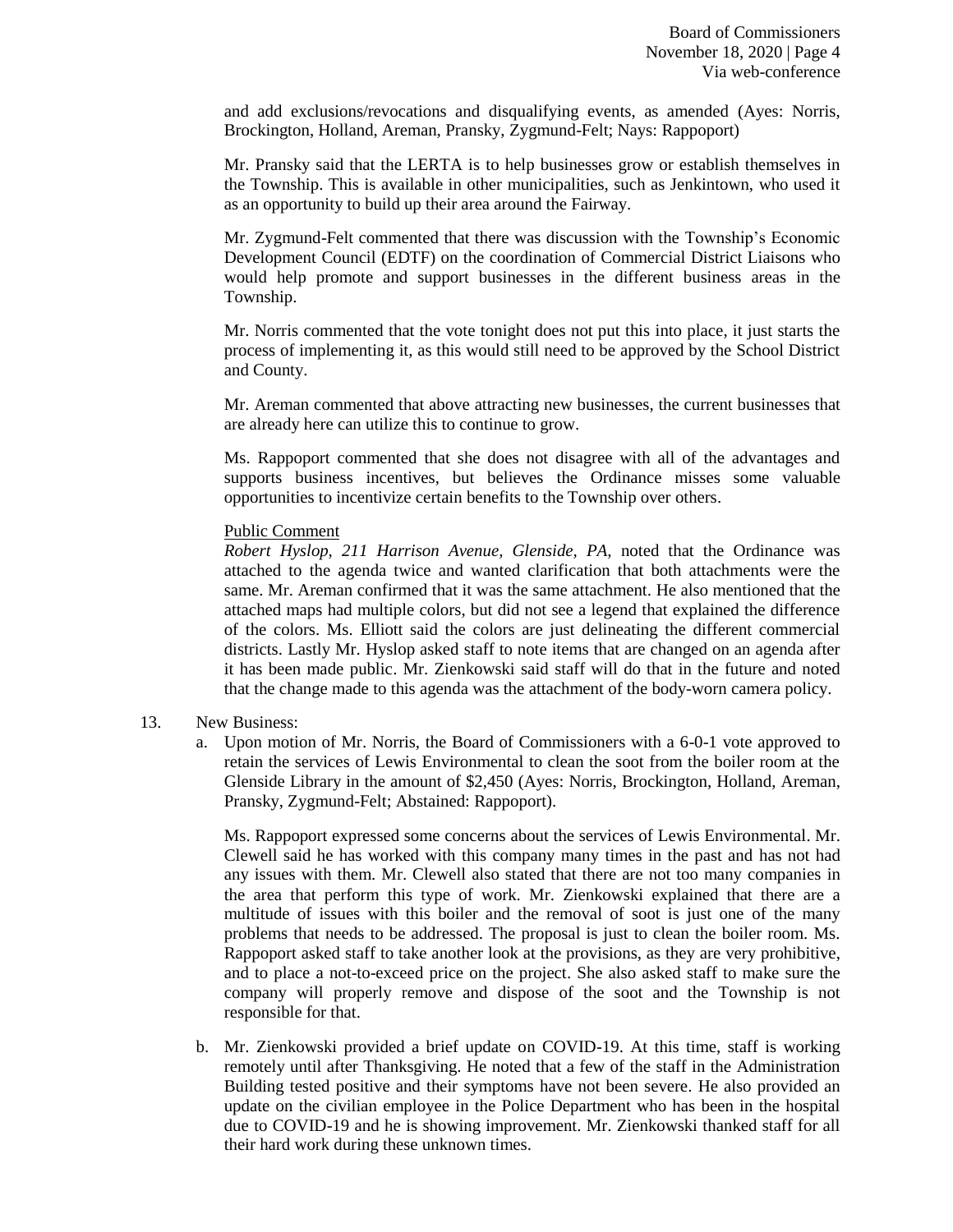- c. Mr. Areman announced that he will be holding a Ward 1 Town Hall Meeting on Monday, December 7, 2020 via Zoom at 7:00 p.m. This meeting is to discuss local updates and issues, as well as introducing Mr. Zienkowski as the new Township Manager.
- d. Mr. Norris commented on the rise of COVID cases around the Country and that we need to continue to do our part to follow the guidelines set forth by the CDC and the State, which includes wearing masks and social distancing.

#### 14. Citizens Forum:

*Rhonda Isser, Cheltenham Lateral Solutions,* expressed her appreciation for posting on the Township website about the free PPE that is available through Senator Haywood's Office. She also expressed appreciation to Mr. Sekawungu for updating the Township website with information about starting a new business within the Township. She asked if this information could be made available on the home page of the Township website to help promote new businesses within the Township.

*Robert Hyslop, 211 Harrison Avenue, Glenside, PA,* mentioned the Zoom Bomb that took place last week during the Public Safety meeting and that the Township should research ways that we can keep these meetings safe so that this does not happen again.

Mr. Areman thanked Mr. Zienkowski and Ms. Elliott for their professionalism on how they handled the Zoom Bomb.

*Emily Steinberg*, *411 Randall Road, Wyncote, PA,* said she heard a report on the radio that Philadelphia is having issues with ATVs and loud scooters and motorcycles. She also said she has been receiving a lot of comments on her citizens' voice site about this issue on Tookany Creek Parkway. She also asked if the Township has ever used an advertising strategy to advertise the benefits of living in Cheltenham to help bring in new homeowners into the Township. Ms. Rappoport said the Township worked with the School District a few years ago, but there has not been much follow through since. Ms. Steinberg said she would be more than happy to donate her time to promote this idea.

*Theresa Camerota, 1112 Church Road, Wyncote, PA,* also commented on the ATV issue and that the Township is not focusing enough on the issue and asked if an Ordinance can be put together to regulate some of this problem. Mr. Norris said it can be discussed at a future Public Safety meeting.

*Rhonda Isser, Cheltenham Lateral Solutions,* said that she has a group of people getting together to discuss branding and business development, which would include ways to attract people to the Township.

On behalf of the Board, Mr. Norris wished everyone a safe and healthy Thanksgiving.

There being no further business, Mr. Norris adjourned the meeting at 9:07 p.m.

 $\epsilon$ 

Robert Zienkowski Township Manager

per Ashley Lupino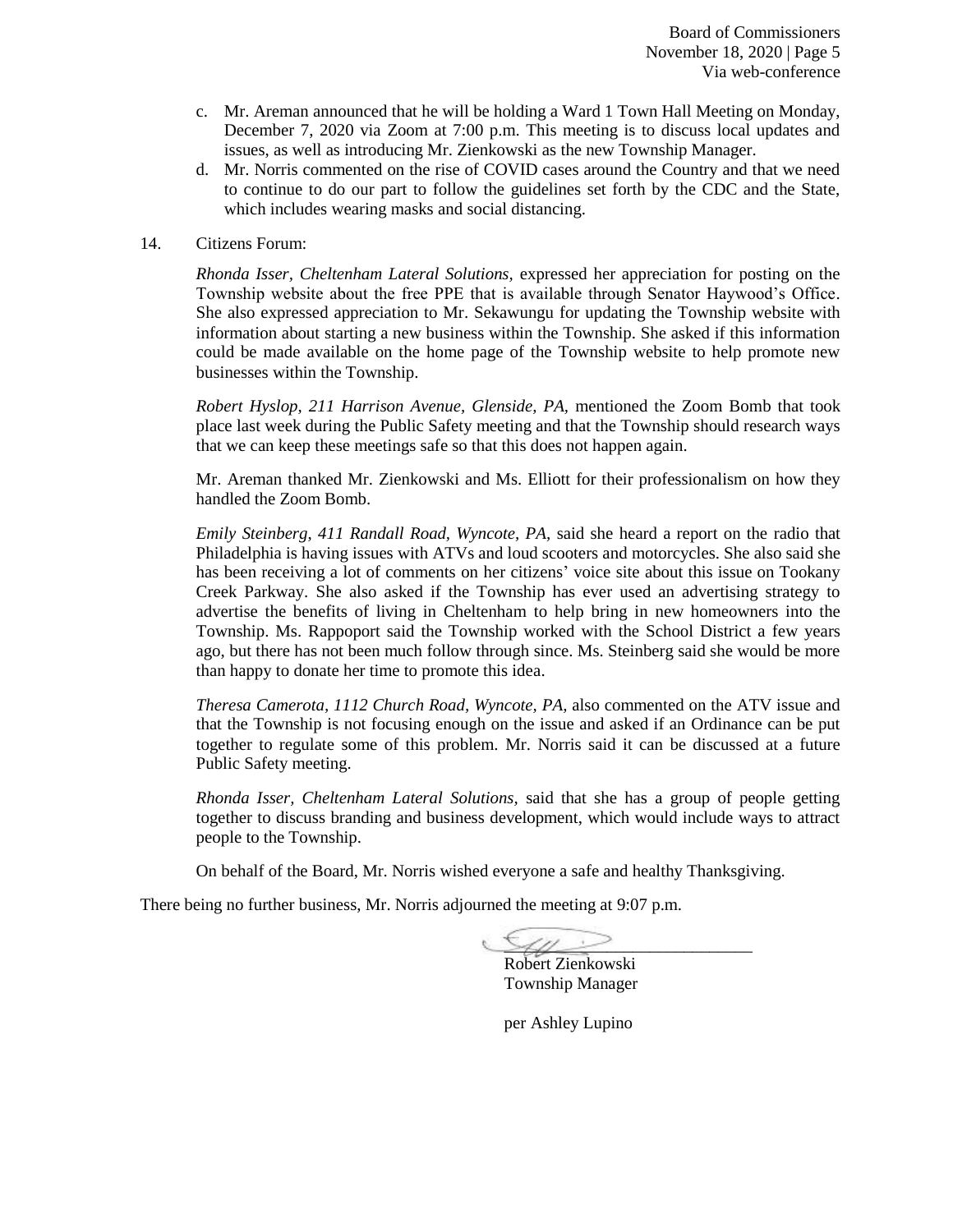# **CHELTENHAM TOWNSHIP MONTGOMERY COUNTY, PENNSYLVANIA**

#### **RESOLUTION NO. 30-20**

# **734 WILLOW GROVE AVENUE CALVARY ORTHODOX PRESBYTERIAN CHURCH PRELIMINARY/FINAL LAND DEVELOPMENT APPROVAL**

**WHEREAS**, Calvary Orthodox Presbyterian Church ("Developer") is the owner and developer of a lot at the intersection of Church Road and Willow Grove Avenue in Cheltenham Township with an existing two-story Church building and parking lot on which is proposed the construction of a 560 SF classroom building, a concrete sidewalk and elevated ramp to the classroom, the installation of underground stormwater facilites and the installation of 8 new trees ("Development"); and

**WHEREAS**, the Developer was granted zoning relief by the Cheltenham Township Zoning Hearing Board on or about November 18, 2019 ("Zoning Decision") wherein certain a special exception and certain zoning variances were granted (the Zoning Decision is incorporated herein by reference as though set forth at length herein); and

**WHEREAS**, the Development is currently proposed as more particularly shown on certain preliminary/final land development plans prepared by Knudsen Engineering, Inc. dated September 10, 2020 (the "Plans"); and

**WHEREAS,** the Developer has also submitted stormwater management computations dated September 25, 2019 prepared by Knudsen Engineering, Inc. (referred to as the "Submittal"); and

**WHEREAS,** the Montgomery County Planning Commission ("MCPC") issued a review letter on the Plans dated October 22, 2020;

**NOW, THEREFORE, BE IT RESOLVED** that the Cheltenham Township Board of Commissioners hereby **GRANTS** preliminary/final approval of the land development as shown on the Plans and Submittal described herein subject, however, to the following conditions:

- 1. At this time, the Cheltenham Township Board of Commissioners **WAIVES** strict compliance with the following provisions of the Cheltenham Township Subdivision and Land Development Ordinance:
	- a. the requirement per Chapter 260, §304.C requiring the items within 200 feet of the site which must be shown on the Existing Features Plan (an aerial plan has been submitted instead) ;
	- b. the requirement per Chapter 260, §309A.5. a permiting small project to be considered a "Minor Land Development" (the Development does not meet the precise definition of "Minor Land Development"); and
	- $c$ . the requirement per Chapter 260, §422.M.2 requiring the minimum storm sewer pipe size diameter of fifteen (15) inches (six (6) inch diameter pipes are shown on the Plans).
- 2. Prior to the recording of the Plans, the Developer shall revise the Plans to conform to the review comments and recommendations of the Township's Engineer set forth in the review letter of October 22, 2020.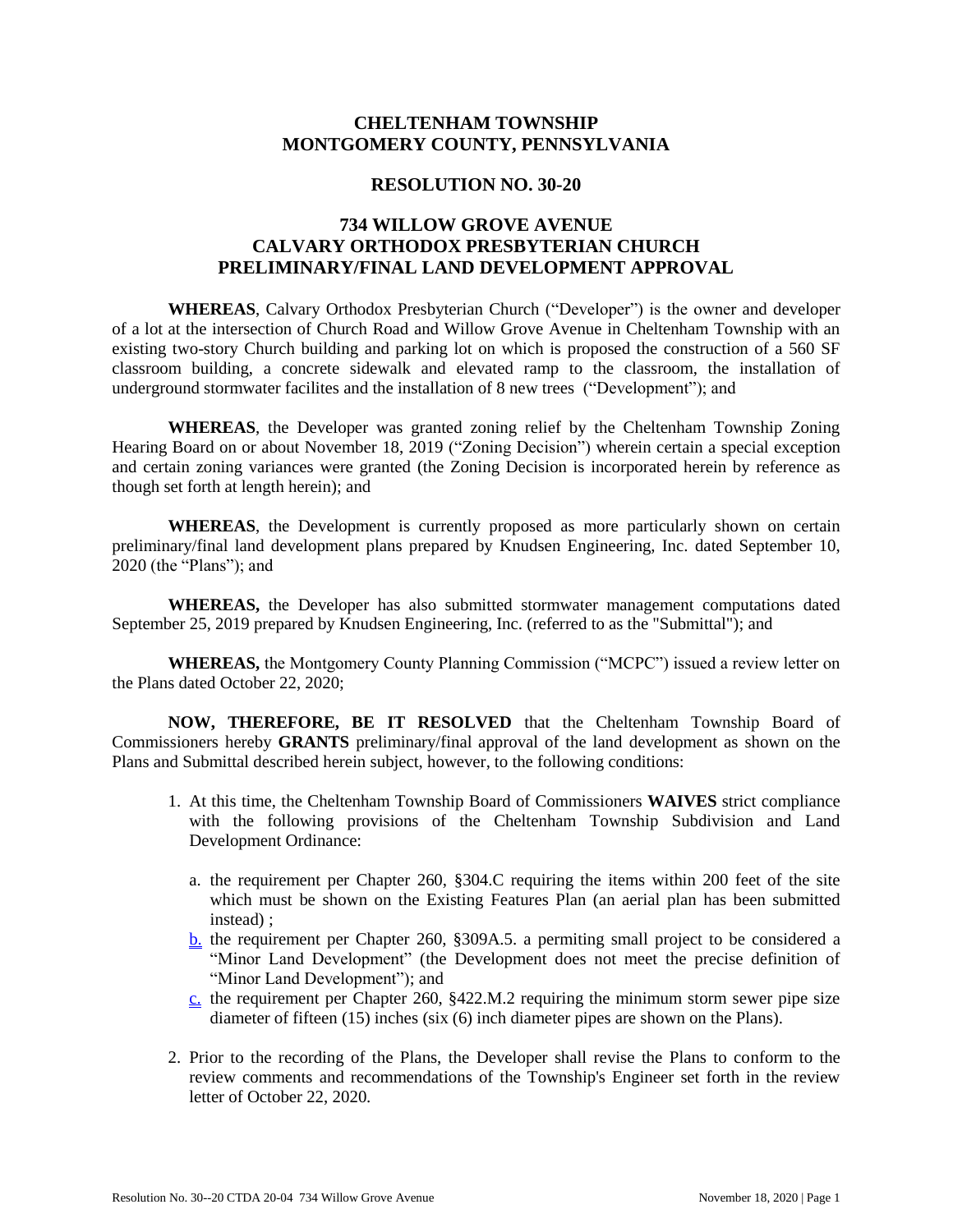- 3. The Development shall be constructed in strict accordance with the content of the Plans, notes on the Plans and the terms and conditions of this Preliminary/Final Approval Resolution, the Submittal, and the Zoning Decision.
- 4. Prior to recording the Plans, Developer shall provide the Township with all required approvals from outside agencies having jurisdiction over the Development including, but not limited to, approval from the Pennsylvania Department of Transportation, the Pennsylvania Department of Environmental Protection ("DEP"), and the Montgomery County Conservation District, as applicable.
- 5. Prior to the start of construction, Developer shall notify the Township Manager and the Township Engineer and schedule a preconstruction meeting with the Township. Developer shall provide the Township Manager and the Township Engineer with at least seventy-two (72) hours' notice prior to the initiation of any grading or ground clearing (whether for the construction of public improvements or in connection with individual buildings or additions) so that the Township may certify that all appropriate erosion and sedimentation control facilities have been properly installed and also that snow fencing or other types of boundary markers (acceptable to the Township) have been installed to protect such trees as are specifically proposed to not be eliminated during the construction of the Development.
- 6. Prior to recording of the Plans, Developer shall enter into a Land Development and Financial Security Agreement ("Financial Security Agreement") with the Township. The Financial Security Agreement shall be satisfactory to the Township Solicitor and the Developer shall obligate itself to complete all of the public improvements shown on the Plans in accordance with Township criteria and specifications as well as to secure the completion of the said public improvements by posting satisfactory financial security as required by the Pennsylvania Municipalities Planning Code ("MPC").
- 7. The cost of accomplishing, satisfying and complying with all of the terms and conditions and requirements of the Plans, notes to the Plans, the Submittals, this Preliminary/Final Approval Resolution, and the Financial Security Agreement shall be borne entirely by the Developer and shall be at no cost to the Township.
- 8. Although the maintenance of all stormwater collection, detention and conveyance facilities shall be the responsibility of Developer, its successors and assigns, Developer shall, prior to the recording of the Plans, execute a declaration to reserve easements in favor of the Township so that the stormwater facilities may be maintained by the Township (with all expenses charged to the Developer) in the event that the maintenance responsibilities of the stormwater facilities are not fulfilled after reasonable notice to do so. The terms and conditions of the declaration shall be satisfactory to the Township Solicitor, and the declaration shall be recorded simultaneously with the Plans.
- 9. Consistent with Section 509(b) of the MPC (as amended) the payment of all applicable fees and the funding of all escrows under the Land Development and Financial Security Agreement shall be accomplished within ninety (90) days of the date of this Resolution unless a written extension is granted by the Township. Until the applicable fees have been paid and the escrows fully funded, the final plat or record plan shall not be signed nor recorded. In the event that the fees have not been paid and the escrow has not been funded within ninety (90) days of this Resolution (or any written extension thereof), this contingent approval shall expire and be deemed to have been revoked.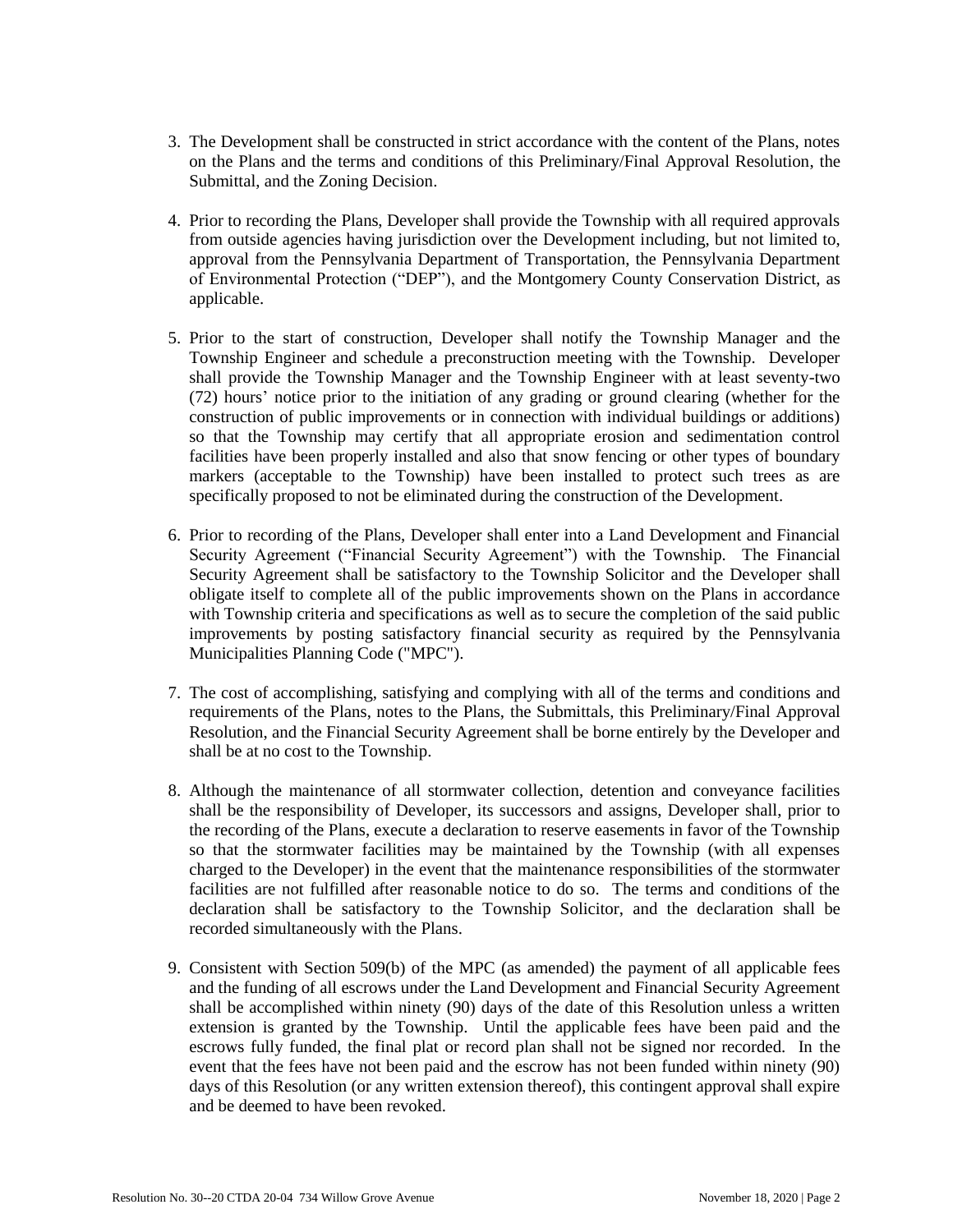10. Under the provisions of the MPC, the Developer has the right to accept or reject conditions imposed by the Board of Commissioners upon preliminary/final approval. In the absence of an appeal or a notice of rejection filed in writing within thirty (30) days from the date of this Resolution, the conditions set forth herein shall be deemed to have been accepted by the Developer. If (a) the Township receives written notice of a rejection of any of the conditions set forth herein within thirty (30) days from the date of this Resolution or (b) the Developer files an appeal of any of the conditions set forth herein within thirty (30) days from the date of this Resolution, this approval and the waivers granted in Paragraph 1 (which waivers are granted contingent upon the acceptance of the conditions set forth herein) shall be deemed to be automatically rescinded and revoked and the application shall be considered denied based upon the failure to fully comply with the conditions set forth in Paragraph 2, all as authorized by Section 508 of the MPC.

**APPROVED** at the public meeting of the Cheltenham Township Board of Commissioners held on November 18, 2020.

**Robert Zienkowski Daniel B. Norris,** *President Township Manager and Secretary* 

## **ATTEST: TOWNSHIP OF CHELTENHAM BOARD OF COMMISSIONERS**

 $By:$  By:  $\Box$  anul  $\Box$  Pon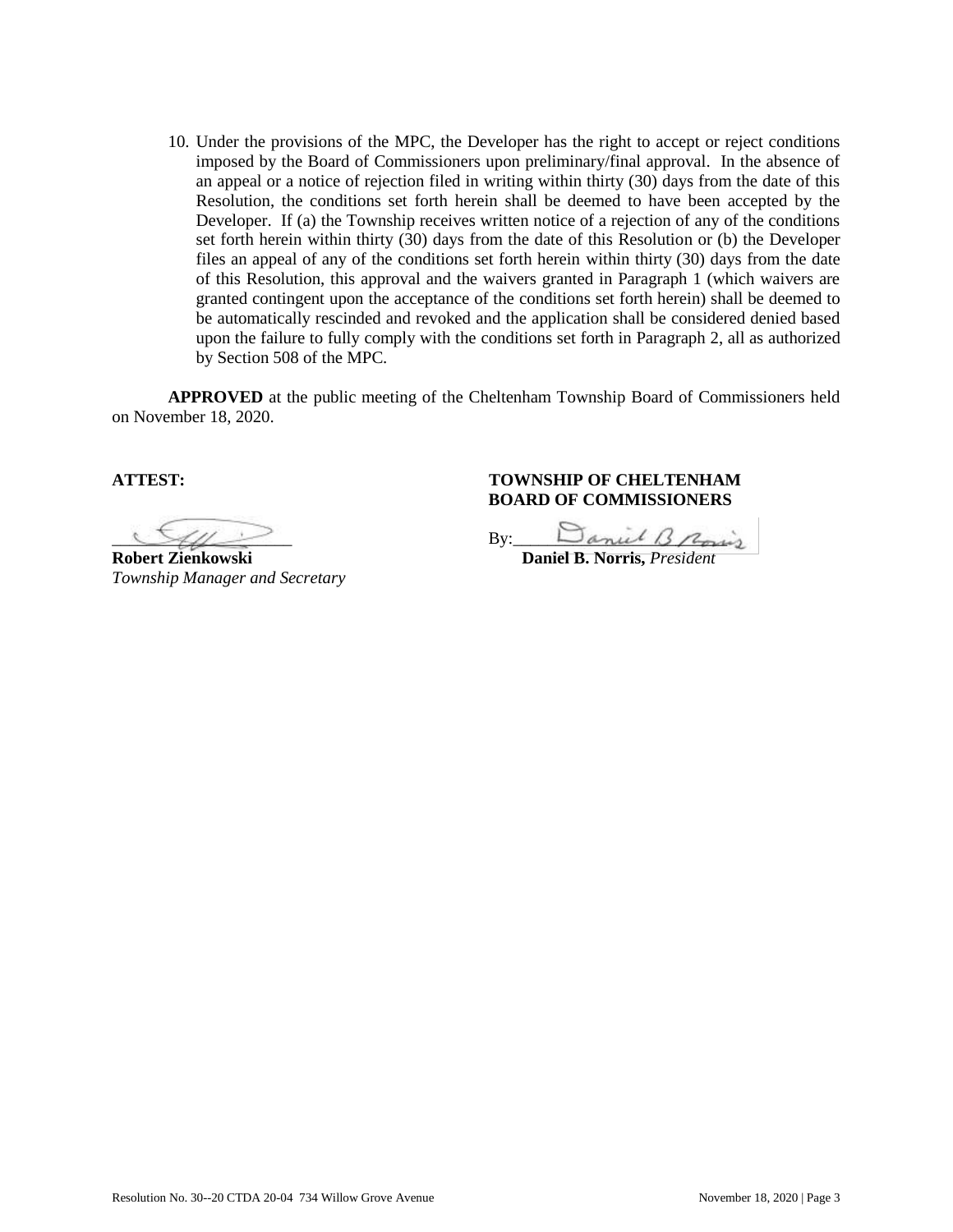

## **CHELTENHAM TOWNSHIP MONTGOMERY COUNTY, PENNSYLVANIA**

## **ORDINANCE NO. 2412-20**

# **AN ORDINANCE OF THE BOARD OF COMMISSIONERS OF CHELTENHAM TOWNSHIP, MONTGOMERY COUNTY, PENNSYLVANIA, TO AMEND THE CODE OF THE TOWNSHIP OF CHELTENHAM, CHAPTER 285 THEREOF, ENTITLED VEHICLES AND TRAFFIC, BY AMENDING CERTAIN STREET AND PARKING REGULATIONS**

The Board of Commissioners of the Township of Cheltenham hereby ordains:

**SECTION 1.** The Code of the Township of Cheltenham, Chapter 285, entitled "Vehicles and traffic," Article IV, entitled "Schedule of traffic regulations," Section 285-43, entitled "Street and parking regulations" thereof is hereby amended by **ADDING** the following:

CHELSEA ROAD (12) Handicapped Parking in front of 1828 Chelsea Road

**SECTION 2.** That in all other respects Chapter 285 of the Code of the Township of Cheltenham is hereby approved and accepted as amended, and shall continue in full force and effect.

**SECTION 3.** This Ordinance shall take effect and be in force from and after its approval as required by law.

**ENACTED** into an Ordinance this **18th** day of **November 2020.**

**ATTEST: TOWNSHIP OF CHELTENHAM** 

*Township Manager and Secretary* 

# **BOARD OF COMMISSIONERS**

 $By: \begin{array}{|l|} \hline \text{By:} & \text{Zanil} \; \text{B.} \end{array}$ 

**Robert Zienkowski Daniel B. Norris,** *President*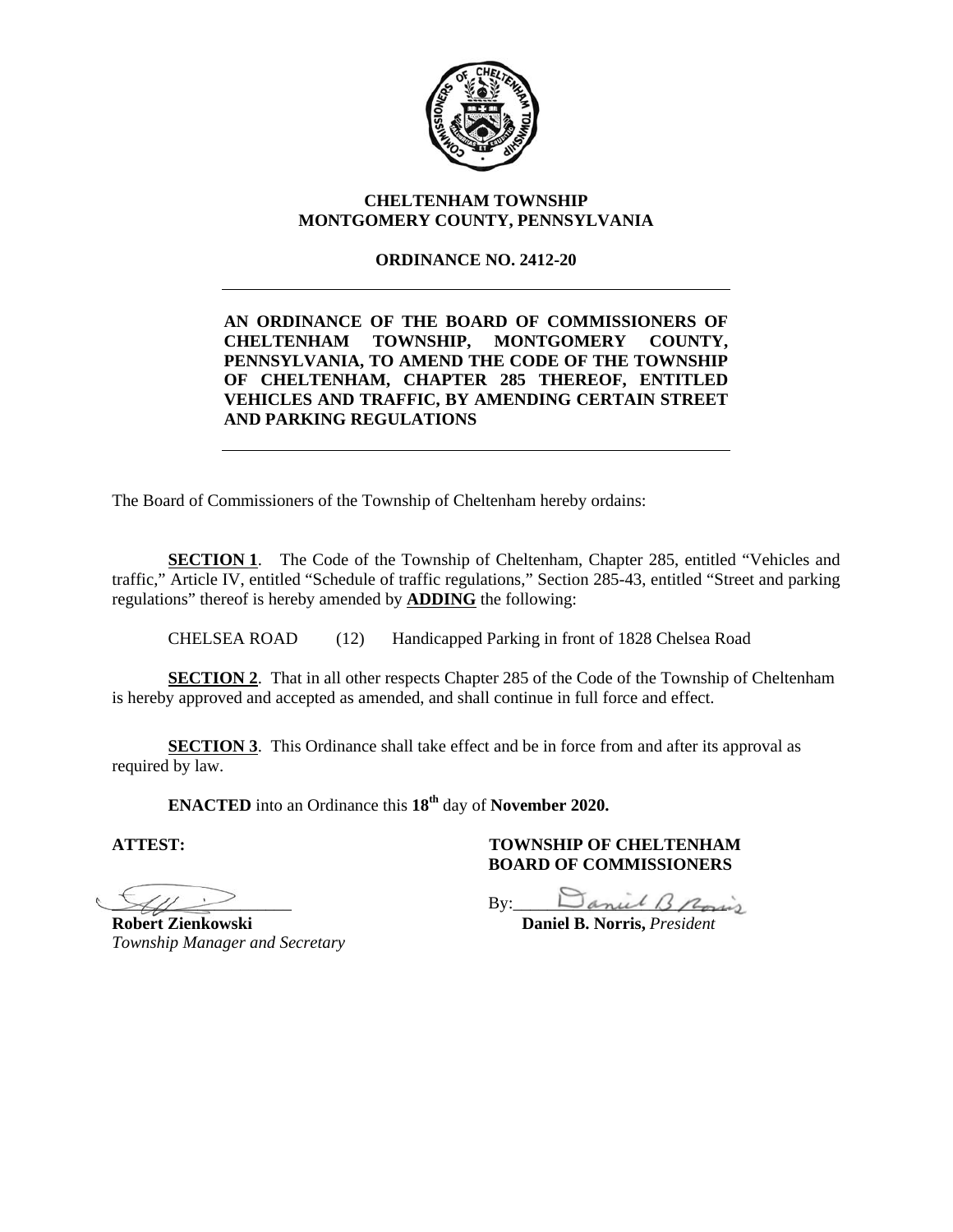# **CHELTENHAM TOWNSHIP MONTGOMERY COUNTY, PENNSYLVANIA**

#### **RESOLUTION NO. 31-20**

### **8200 OGONTZ AVENUE CHELTENHAM PLAZA PRELIMINARY/FINAL LAND DEVELOPMENT APPROVAL**

**WHEREAS**, KL Investments, LLC ("Developer") is the owner and developer of a lot located south of the intersection of Ogontz Avenue and State Route 309, 8200 Ogontz Avenue, and located within the C-2 Commercial District in Cheltenham Township, with an existing shopping center, standalone Dunkin Donuts store, associated parking lots on which is proposed the demolition of the existing Dunkin Donuts building, the demolition of selective pavement areas, landscape beds, and concrete curbs, the construction of a new 1,815 square foot Dunkin Donuts store, the construction of a new 5,855 square foot commercial building, the reconstruction and restriping of the asphalt parking areas, the closure of the existing driveway on Ogontz Avenue at the North side of the property, and other associated work on underground stormwater facilities, landscape islands and landscaped beds (the "Development"); and

**WHEREAS**, the Development is currently proposed as more particularly shown on certain preliminary/final land development plans prepared by Mainstay Engineering Group, Inc. dated January 17, 2020, last revised October 2, 2020, with Sheets 12 and 41 of 41 Sheets last revised November 9, 2020 (the "Plans").

**NOW, THEREFORE, BE IT RESOLVED** that the Cheltenham Township Board of Commissioners hereby **GRANTS** preliminary/final approval of the land development as shown on the Plans described herein subject, however, to the following conditions:

- 1. At this time, the Cheltenham Township Board of Commissioners **WAIVES** strict compliance with the following provisions of the applicable Cheltenham Township Subdivision and Land Development Ordinance:
	- a. SALDO Section 260-30.D. requiring a noise analysis for the environmental impact study;
	- b. SALDO Section 260-30.E. requiring an open space analysis for the environmental impact study;
	- c. SALDO Section 260-30.F. requiring a traffic study for the environmental impact study;
	- d. SALDO Section 260-30.G.(3) requiring a real estate appraisal analysis for the environmental impact study;
	- e. SALDO Section 260-33.B.(2) requiring the Record Plan(s) to be drawn on linen tracing cloth, rather than accepting paper copies of the Record Plan(s);
	- f. SALDO Section 260-33.B.(4) requiring the Record Plan(s) to be printed on linen cloth, rather than accepting paper copies of the Record Plan(s);
	- g. SALDO Section 260-32.C.(6) and SALDO Section 260-32.D.(5) requiring the provision of elevations based on Cheltenham Township Sanitary Sewer Datum (The Developer offers to provide a calculation for the conversion of the given Datum to Cheltenham Township Sanitary Sewer Datum);
	- h. SALDO Section 260-32.D.(2) requiring the provision of the location of property lines and names of owners; and the location of watercourses, sanitary sewers, storm drains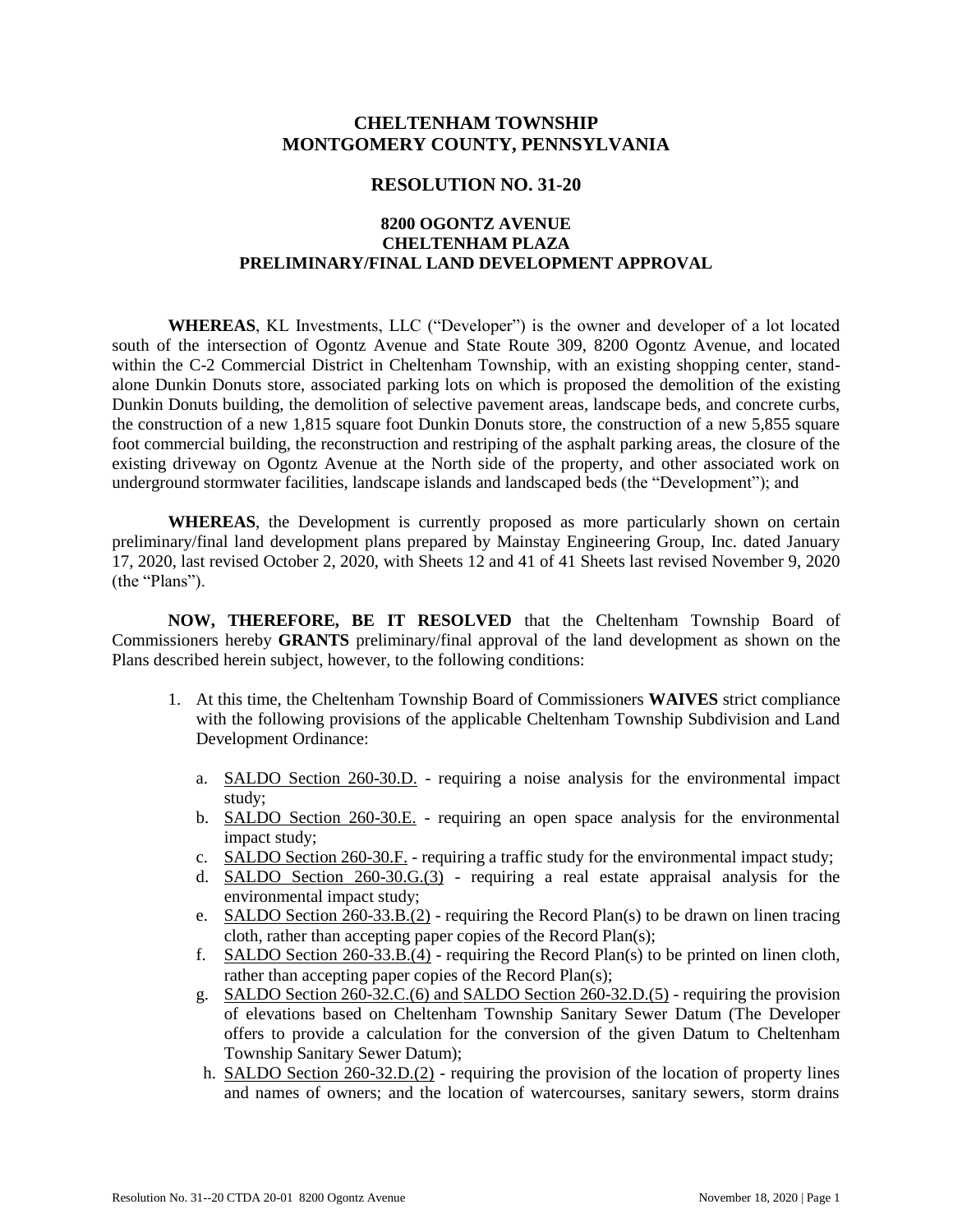and similar features within four hundred (400) feet of any part of the land to be subdivided (The Developer offers the Topographic Survey Plan of the site and supplement with aerial imagery within 400 feet); and

- i. SALDO Section 260-32.D.(5) requiring the provision of topography adjacent to the property for a minimum distance of four hundred (400) feet (The Developer offers the Topographic Survey Plan of the site and supplements with aerial imagery within 400 feet).
- 2. Prior to the recording of the Plans, the Developer shall revise the Plans to conform to the review comments and recommendations of the Township's Engineer set forth in the review letter of October 29, 2020.
- 3. Prior to the recording of the Plans, the Developer shall revise the Plans to conform to the review comments and recommendations of the Township's Traffic Engineer set forth in the review letter of September 14, 2020.
- 4. The Development shall be constructed in strict accordance with the content of the Plans, notes on the Plans and the terms and conditions of this Preliminary/Final Approval Resolution, the Submittal, and the Zoning Decision.
- 5. Prior to recording the Plans, Developer shall provide the Township with all required approvals from outside agencies having jurisdiction over the Development including, but not limited to, approval from the Pennsylvania Department of Transportation, the Pennsylvania Department of Environmental Protection ("DEP"), and the Montgomery County Conservation District, as applicable.
- 6. Prior to the start of construction, Developer shall notify the Township Manager and the Township Engineer and schedule a preconstruction meeting with the Township. Developer shall provide the Township Manager and the Township Engineer with at least seventy-two (72) hours' notice prior to the initiation of any grading or ground clearing (whether for the construction of public improvements or in connection with individual buildings or additions) so that the Township may certify that all appropriate erosion and sedimentation control facilities have been properly installed and also that snow fencing or other types of boundary markers (acceptable to the Township) have been installed to protect such trees as are specifically proposed to not be eliminated during the construction of the Development.
- 7. Prior to recording of the Plans, Developer shall enter into a Land Development and Financial Security Agreement ("Financial Security Agreement") with the Township. The Financial Security Agreement shall be satisfactory to the Township Solicitor and the Developer shall obligate itself to complete all of the public improvements shown on the Plans in accordance with Township criteria and specifications as well as to secure the completion of the said public improvements by posting satisfactory financial security as required by the Pennsylvania Municipalities Planning Code ("MPC").
- 8. The cost of accomplishing, satisfying and complying with all of the terms and conditions and requirements of the Plans, notes to the Plans, the Submittals, this Preliminary/Final Approval Resolution, and the Financial Security Agreement shall be borne entirely by the Developer and shall be at no cost to the Township.
- 9. Although the maintenance of all stormwater collection, detention and conveyance facilities shall be the responsibility of Developer, its successors and assigns, Developer shall, prior to the recording of the Plans, execute a declaration to reserve easements in favor of the Township so that the stormwater facilities may be maintained by the Township (with all expenses charged to the Developer) in the event that the maintenance responsibilities of the stormwater facilities are not fulfilled after reasonable notice to do so. The terms and conditions of the declaration shall be satisfactory to the Township Solicitor, and the declaration shall be recorded simultaneously with the Plans.